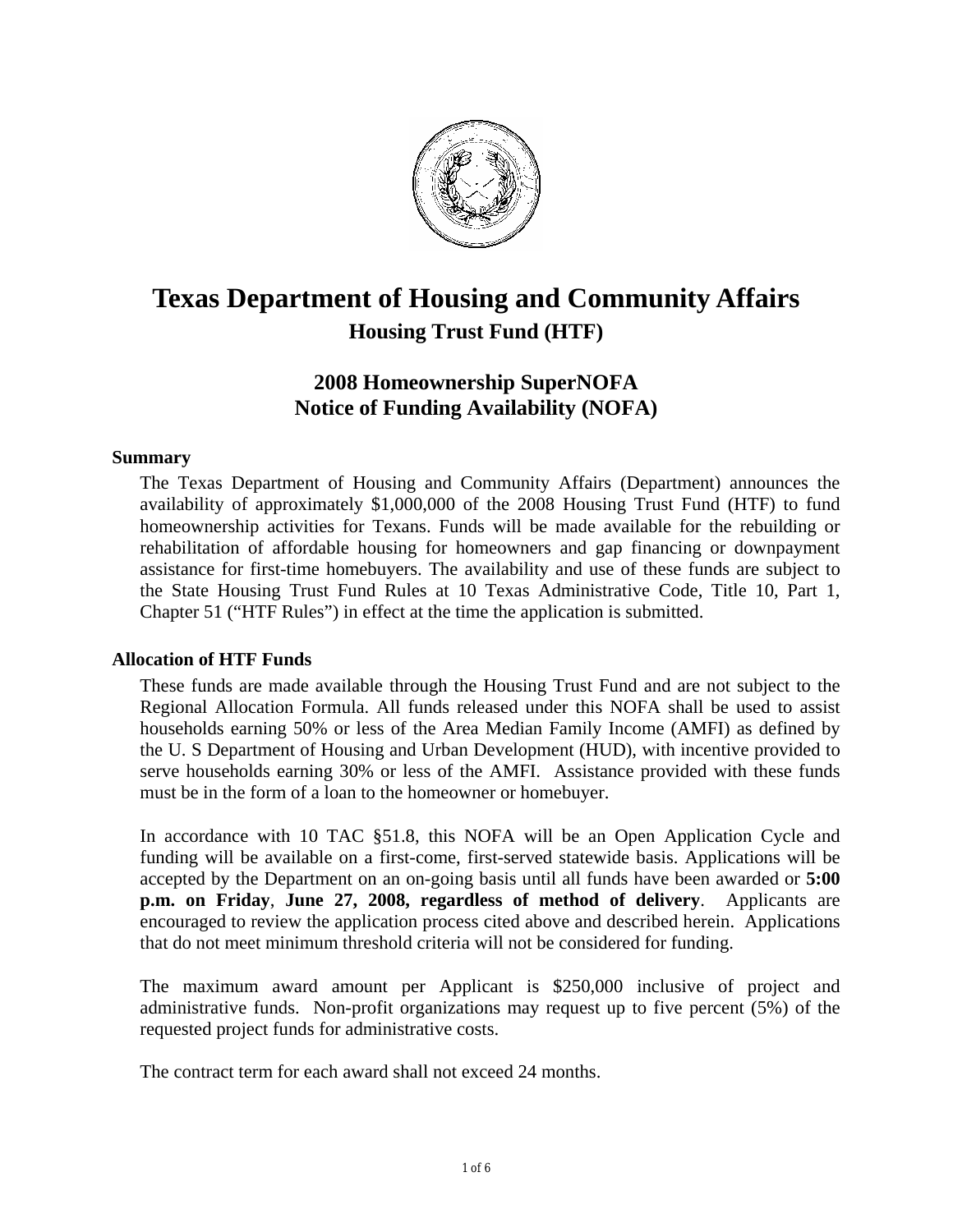# **Eligible and Ineligible Activities**

Eligible activities will include those permissible under HTF Rules at 10 TAC §51.4 and described in this NOFA.

Prohibited activities include those under HTF Rules 10 TAC §51.5.

# **Mortgage Assistance:**

Acquisition, new construction or reconstruction costs assistance is provided to homeowners to rebuild single family housing affected by a disaster other than Hurricane Rita. Eligible homeowners must provide evidence of prior homeownership and principal residence status of the home proposed to be rebuilt. Assistance will be in the form of a zero percent (0%) interest, 30-year term, amortizing loan creating a  $1<sup>st</sup>$  lien. All properties must meet all applicable building and safety codes, ordinances and standards, local zoning ordinances and HUD's Housing Quality Standards (HQS) at the completion of assistance. If a home is newly constructed it must also meet federal energy requirements as defined by HUD.

The maximum loan amount per homeowner is \$70,000.

As an incentive to prioritize providing assistance to households earning 30% or less of the AMFI, the assistance for these households will be provided in the form of a zero percent interest (0%), 20-year deferred, forgivable loan creating a  $1<sup>st</sup>$  lien.

Forgiveness of the loan balance is calculated based on a pro-rata annual share of the loan term. The anniversary date of the loan shall constitute completion of the year. Any partial year shall not be waived. The amount due will be based on the pro-rata share on the number of years of the remaining loan term.

If at any time prior to the full loan period there occurs a sale of the property, a refinance of any superior lien, a repayment of any superior lien, or if the unit ceases to be the assisted homeowner's principal residence, the loan shall become due and payable. In the event the home is sold (voluntary or involuntary); the assisted homeowner will pay the loan balance from the shared net proceeds of the sale. The net proceeds are the sales price minus superior loan repayment (other than HTF funds) and any closing costs. A copy of the HUD closing statement must be provided.

# **Downpayment Assistance:**

Down payment and gap financing is provided to homebuyers for the acquisition of single family housing. Eligible first-time homebuyers must not have owned a home in the three (3) years prior to the receipt of assistance. Assistance will be in the form of a zero percent interest (0%) interest, 10-year deferred, forgivable loan creating a  $2<sup>nd</sup>$  or  $3<sup>rd</sup>$  lien. Homebuyer Counseling must be provided to each household served. All properties must meet all applicable building and safety codes, ordinances and standards, local zoning ordinances and HUD's Housing Quality Standards (HQS) at the completion of assistance. If a home is newly constructed it must also meet federal energy requirements as defined by HUD.

The maximum loan amount per homebuyer is \$10,000.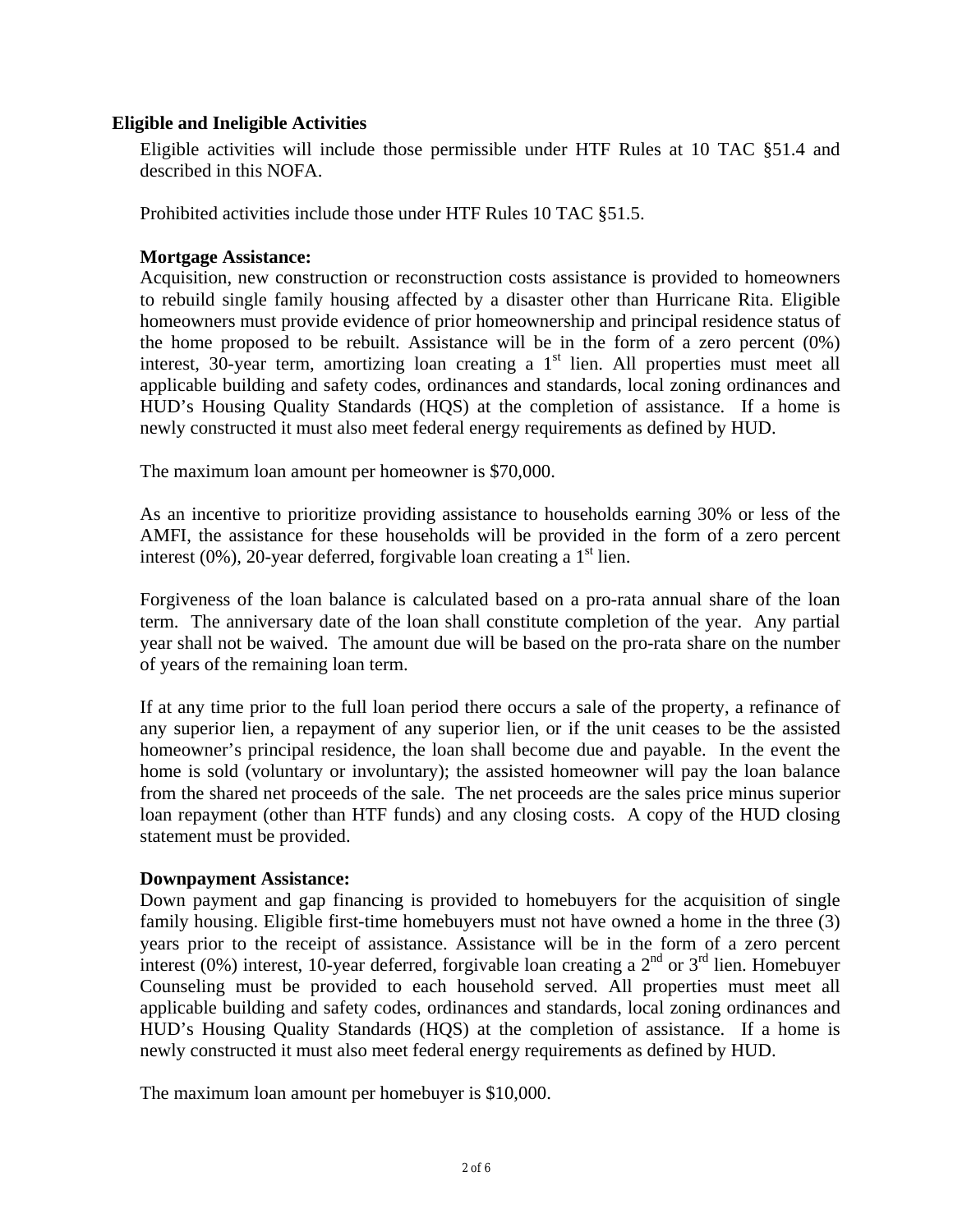As an incentive to prioritize providing assistance to households earning 30% or less of the AMFI, the assistance for these households will be provided in the form of a zero percent interest (0%) interest, 5-year deferred, forgivable loan creating a  $2<sup>nd</sup>$  or  $3<sup>rd</sup>$  lien.

Forgiveness of the loan balance is calculated based on a pro-rata annual share of the loan term. The anniversary date of the loan shall constitute completion of the year. Any partial year shall not be waived. The amount due will be based on the pro-rata share on the number of years of the remaining loan term.

If at any time prior to the full loan period there occurs a sale of the property, a refinance of any superior lien, a repayment of any superior lien, or if the unit ceases to be the assisted homeowner's principal residence, the loan shall become due and payable. In the event the home is sold (voluntary or involuntary); the assisted homeowner will pay the loan balance from the shared net proceeds of the sale. The net proceeds are the sales price minus superior loan repayment (other than HTF funds) and any closing costs. A copy of the HUD closing statement must be provided.

# **Rehabilitation Assistance:**

Rehabilitation cost assistance is provided to homeowners to rehabilitate single family housing including architectural barrier removal. In general, the rehabilitation of a manufactured housing unit is not an eligible activity. However, the Department may consider individual homeowners' requests made through administrators on a case-by-case basis. Approval to perform the rehabilitation of a manufactured housing unit will be made at the sole discretion of the Department. Eligible homeowners must provide evidence of homeownership and principal residence status of the home proposed to be rehabilitated. Assistance will be in the form of a zero percent (0%) interest, 20-year deferred, forgivable loan creating a  $1<sup>st</sup>$ ,  $2<sup>nd</sup>$  or  $3<sup>rd</sup>$  lien. All properties must meet all applicable building and safety codes, ordinances and standards, local zoning ordinances and HUD's Housing Quality Standards (HQS) at the completion of assistance. If a home is newly constructed it must also meet federal energy requirements as defined by HUD.

The maximum loan amount per homeowner is \$30,000.

As an incentive to prioritize providing assistance to households earning 30% or less of the AMFI, the assistance for these households will be provided in the form of a zero percent interest (0%) interest, 10-year deferred, forgivable loan creating a  $1<sup>st</sup>$ ,  $2<sup>nd</sup>$  or  $3<sup>rd</sup>$  lien.

Forgiveness of the loan balance is calculated based on a pro-rata annual share of the loan term. The anniversary date of the loan shall constitute completion of the year. Any partial year shall not be waived. The amount due will be based on the pro-rata share on the number of years of the remaining loan term.

If at any time prior to the full loan period there occurs a sale of the property, a refinance of any superior lien, a repayment of any superior lien, or if the unit ceases to be the assisted homeowner's principal residence, the loan shall become due and payable. In the event the home is sold (voluntary or involuntary); the assisted homeowner will pay the loan balance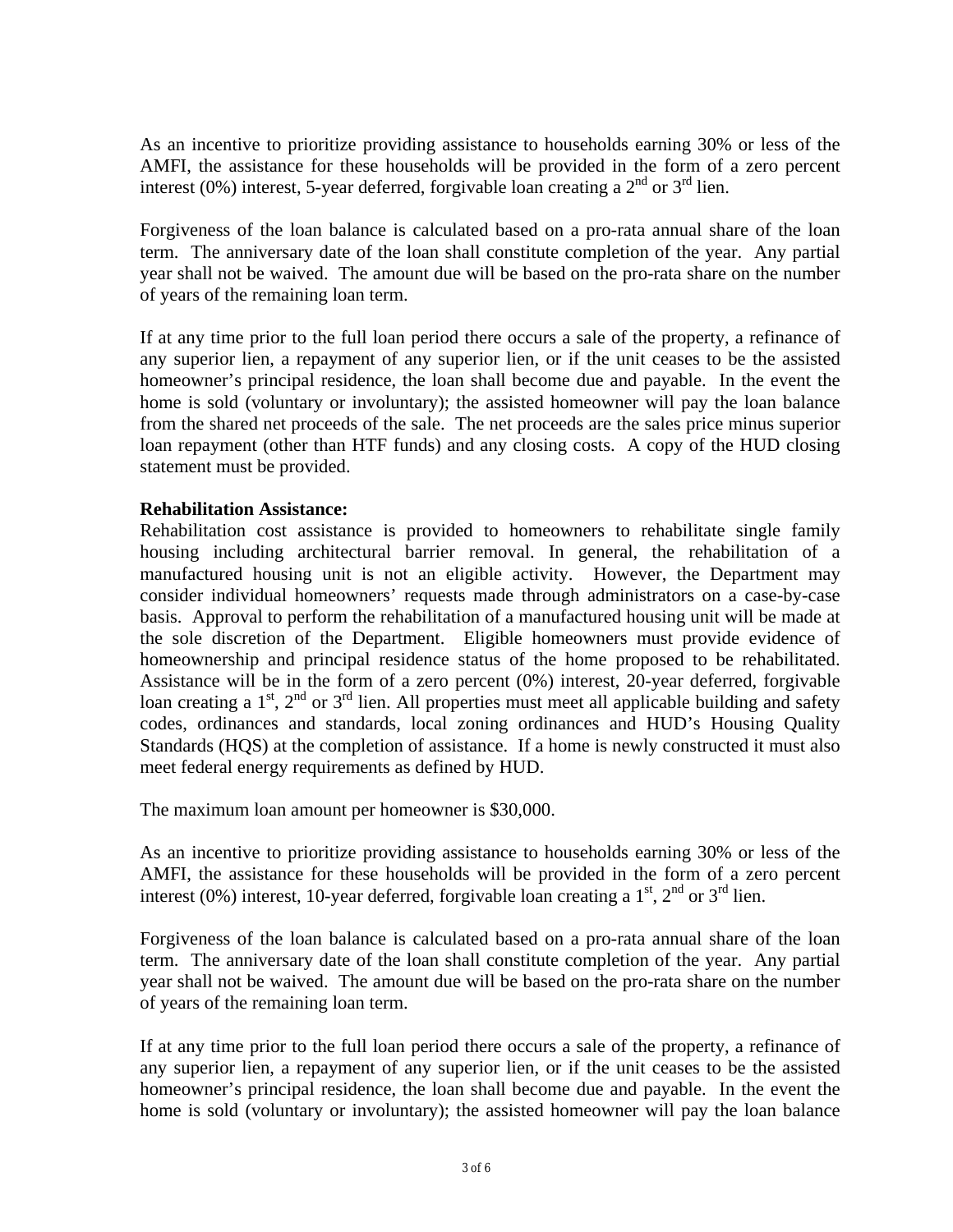from the shared net proceeds of the sale. The net proceeds are the sales price minus superior loan repayment (other than HTF funds) and any closing costs. A copy of the HUD closing statement must be provided.

Any rehabilitation performed on housing units for accessibility modifications must be designed to meet the needs of the individual homeowner.

# **Eligible and Ineligible Applicants**

Eligible applicants are Units of General Local Government, Nonprofit and For-Profit Organizations and Public Housing Authorities (PHA's).

Applicants may be ineligible for funding if they meet any of the criteria listed in §51.5 of the Department's HTF Rule.

# **Threshold Criteria**

**Cash Reserve:** Each awarded applicant will be required to expend funds according to program guidelines and request funds from the Department for eligible expenses. Every applicant must be able to evidence as a threshold standard, that they can demonstrate the ability to administer the program and commit adequate cash reserves of at least \$35,000 to cover any delays in the disbursement process. Cash reserves are not permanently invested in the project but are used for short term deficits that are paid by program funds. This commitment must be included in the applicant's resolution.

**Evidence of Prior Experience:** All applicants must have at least two (2) years of experience in providing the assistance for each of the activities for which funds are requested as evidenced by current or previous contracts with funding entities for the each activity. Applicants that request funds to provide accessibility modifications must have at least two (2) years of experience in performing this specific activity and evidence the experience with current or previous contracts with funding entities for the same. To satisfy this requirement, applicants may provide evidence of a partnership with an entity or organization that meets this requirement.

**Program Design:** All applications submitted must include a detailed, written program design which must include proposed activities to be undertaken, marketing, method of receiving applications from prospective homeowners and homebuyers, procurement requirements (if applicable), procedures to handle complaints or grievances and a proposed timeline to complete all activities. Applicants that request funds to provide accessibility modifications must clearly describe the process and expertise to be used in determining the accessibility needs of the homeowner. The documentation submitted must include the resume(s) of qualified and experienced staff or an agreement with a qualified and experienced third-party organization.

**Resolution Requirement:** All applications submitted must include an original resolution from the applicant's direct governing body, authorizing the submission of the application, committing a specific amount for cash reserves for use during the contract period and naming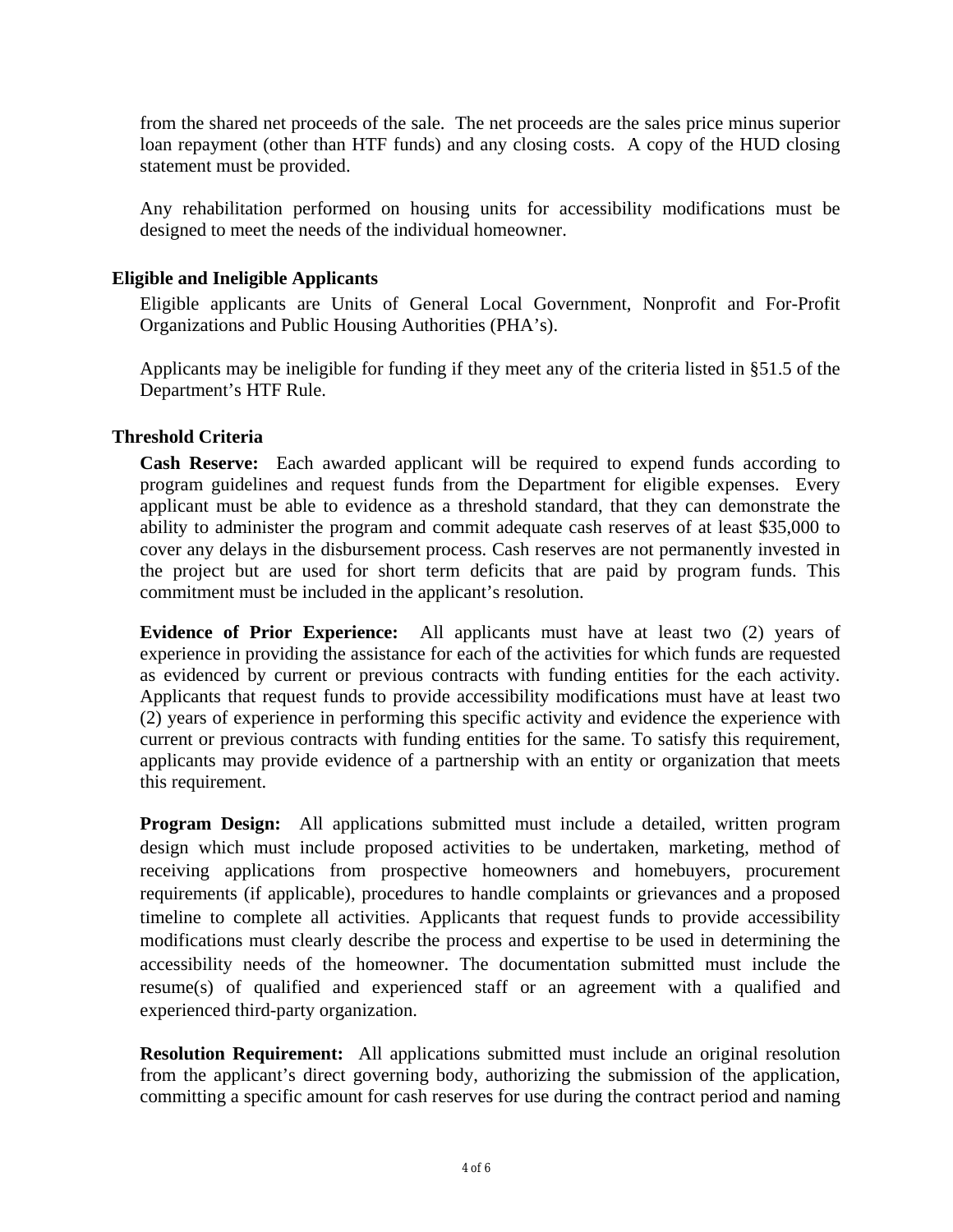a person authorized to represent the organization and signature authority to execute a contract.

# **Review Process**

Pursuant to 10 TAC §51.8, each application will be handled on a first-come, first-served basis. Each application will be assigned a "received date" based on the date and time it is physically received by the Department. The Department will ensure review of materials required under the NOFA and Application Submissions Procedures Manual (ASPM) for threshold criteria and eligibility and will issue a notice of any Administrative Deficiencies for Applications within 45 days of the Received Date.

All applicants will be processed through the Department's Application Evaluation System and will include a previous award and past performance evaluation. Poor past performance may disqualify an applicant for funding recommendation or a funding recommendation may include conditions.

Funding recommendations of eligible Applicants will be presented to the Department's Governing Board of Directors based on eligibility and limited by the total amount of funds available under this NOFA and the maximum award amount.

Because applications are processed in the order they are received by the Department, it is possible that the Department will expend all available HTF funds before an application has been completely reviewed. If on the date an application is received by the Department, no funds are available under this NOFA, the applicant will be notified that no funds exist under the NOFA and the application will not be processed.

An Applicant may appeal decisions made by staff in accordance with 10 TAC §1.7.

# **Application Submission**

The Application Guide for this NOFA will be available on the Department's website at [www.tdhca.state.tx.us](http://www.tdhca.state.tx.us/) by **February 29, 2008**. Applications must be submitted on forms provided by the Department, and cannot be altered or modified and must be in final form before submitting them to the Department. All applications must be submitted, and provide all documentation, as described in this NOFA and associated application materials. Final application deadline date is **5:00 P.M., Friday, June 27, 2008.** 

Applications mailed via the U.S. Postal Service must be mailed to:

**Texas Department of Housing & Community Affairs Attn: Ann Gusman-MacBeth, Housing Trust Fund Program Administrator HOME Division P.O. Box 13941 Austin, Texas 78711-3941** 

Applications mailed by private carrier or hand-delivered will be received at the physical address: